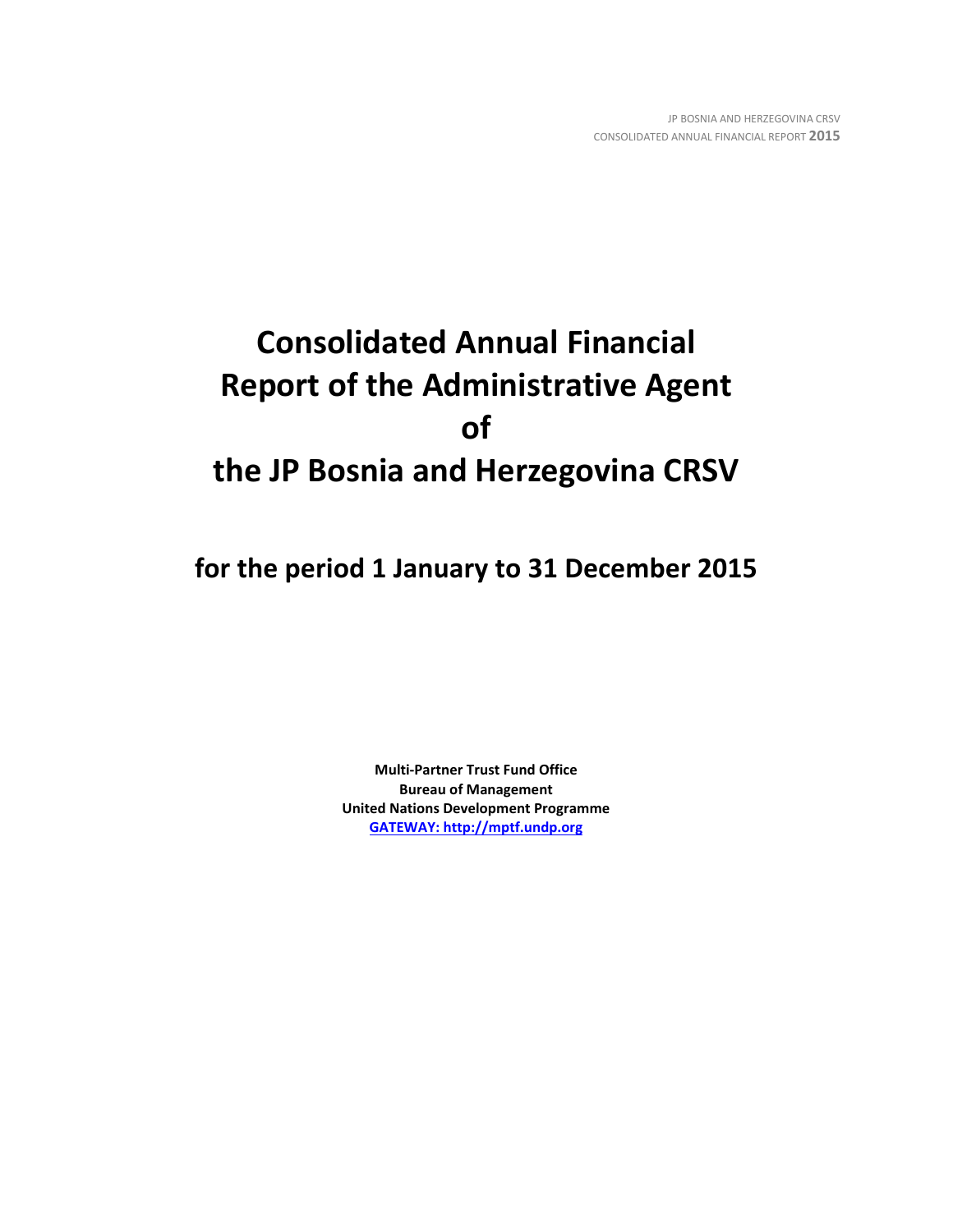JP BOSNIA AND HERZEGOVINA CRSV CONSOLIDATED ANNUAL FINANCIAL REPORT **2015**

# **PARTICIPATING ORGANIZATIONS CONTRIBUTORS**



International Organization for Migration



United Nations Development Programme



United Nations Population Fund



United Nations Entity for Gender Equality and the Empowerment of Women



UNITED KINGDOM, Government of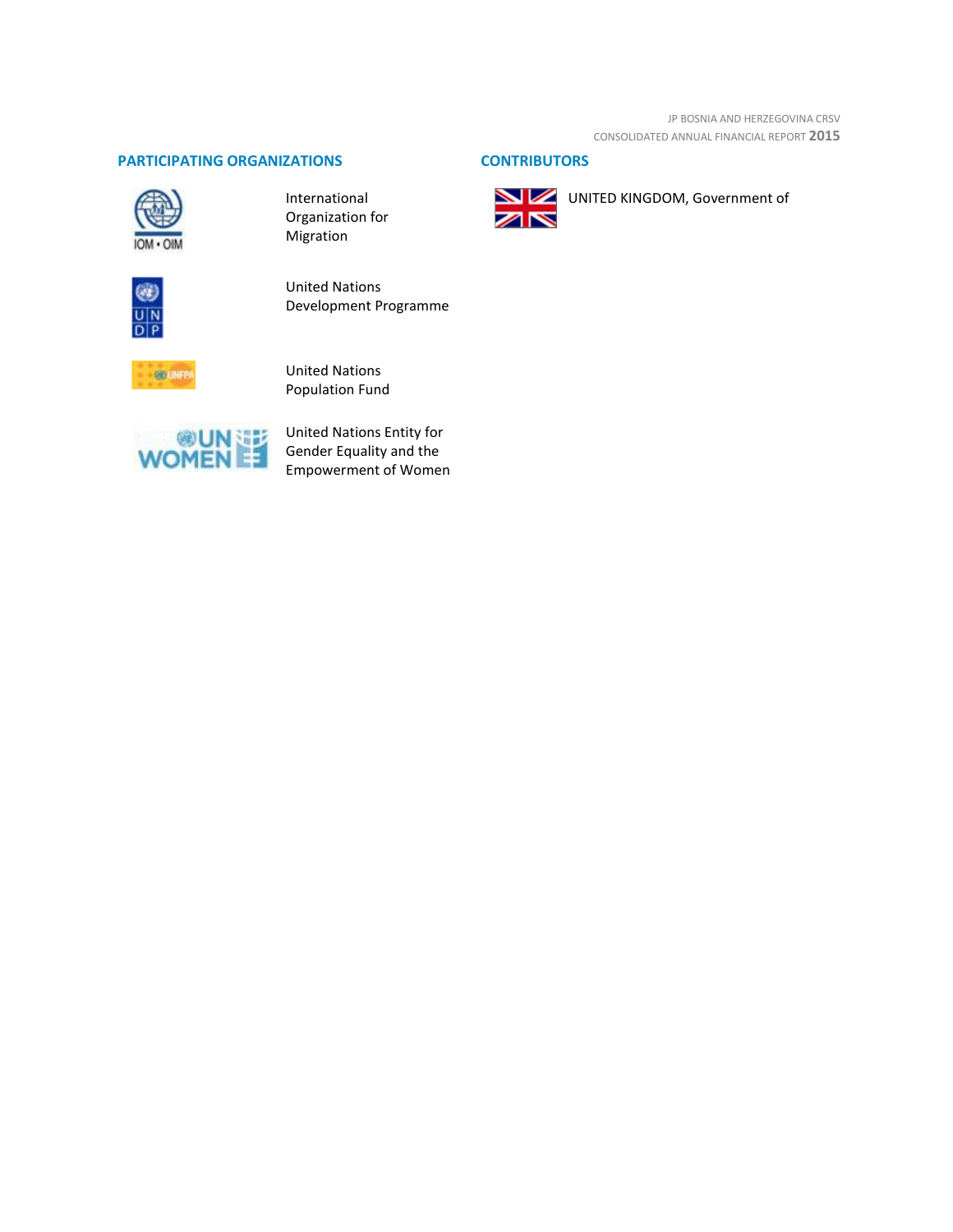#### **DEFINITIONS**

#### **Allocation**

Amount approved by the Steering Committee for a project/programme.

#### **Approved Project/Programme**

A project/programme including budget, etc., that is approved by the Steering Committee for fund allocation purposes.

#### **Contributor Commitment**

Amount(s) committed by a donor to a Fund in a signed Standard Administrative Arrangement with the UNDP Multi-Partner Trust Fund Office (MPTF Office), in its capacity as the Administrative Agent. A commitment may be paid or pending payment.

#### **Contributor Deposit**

Cash deposit received by the MPTF Office for the Fund from a contributor in accordance with a signed Standard Administrative Arrangement.

#### **Delivery Rate**

The percentage of funds that have been utilized, calculated by comparing expenditures reported by a Participating Organization against the 'net funded amount'.

#### **Indirect Support Costs**

A general cost that cannot be directly related to any particular programme or activity of the Participating Organizations. UNDG policy establishes a fixed indirect cost rate of 7% of programmable costs.

#### **Net Funded Amount**

Amount transferred to a Participating Organization less any refunds transferred back to the MPTF Office by a Participating Organization.

#### **Participating Organization**

A UN Organization or other inter-governmental Organization that is an implementing partner in a Fund, as represented by signing a Memorandum of Understanding (MOU) with the MPTF Office for a particular Fund.

#### **Project Expenditure**

The sum of expenses and/or expenditure reported by all Participating Organizations for a Fund irrespective of which basis of accounting each Participating Organization follows for donor reporting.

#### **Project Financial Closure**

A project or programme is considered financially closed when all financial obligations of an operationally completed project or programme have been settled, and no further financial charges may be incurred.

# **Project Operational Closure**

A project or programme is considered operationally closed when all programmatic activities for which Participating Organization(s) received funding have been completed.

#### **Project Start Date**

Date of transfer of first instalment from the MPTF Office to the Participating Organization.

#### **Total Approved Budget**

This represents the cumulative amount of allocations approved by the Steering Committee.

#### **US Dollar Amount**

The financial data in the report is recorded in US Dollars and due to rounding off of numbers, the totals may not add up.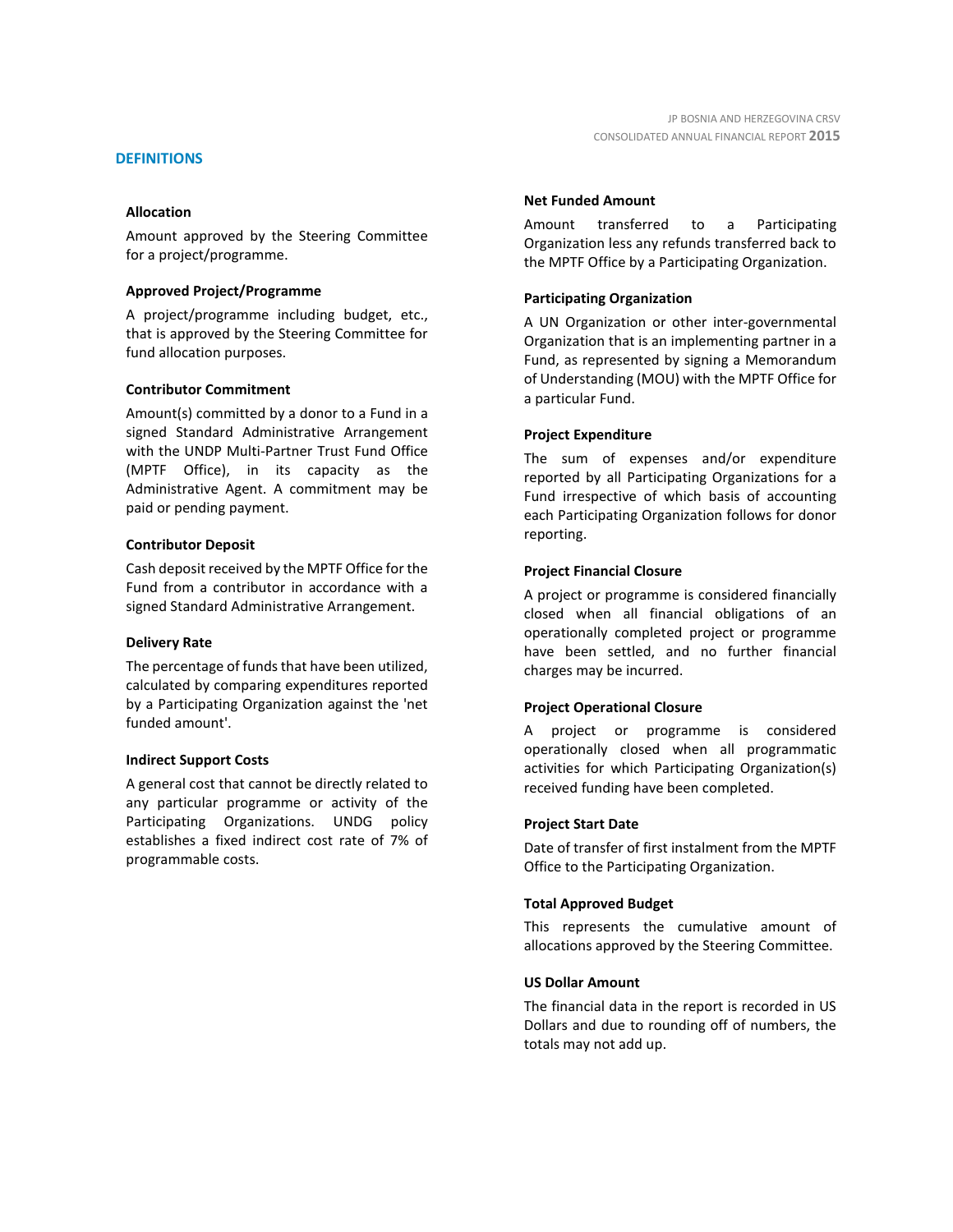#### **2015 FINANCIAL PERFORMANCE**

This chapter presents financial data and analysis of the JP Bosnia and Herzegovina CRSV using the passthrough funding modality as of 31 December **2015**. Financial information for this Fund is also available on the MPTF Office GATEWAY, at the following address:

[http://mptf.undp.org/factsheet/fund/JBA00.](http://mptf.undp.org/factsheet/fund/JBA00)

### **1. SOURCES AND USES OF FUNDS**

As of 31 December **2015**, **1** contributor deposited US\$ **871,134** in contributions and US\$ **297** has been earned in interest,

bringing the cumulative source of funds to US\$ **871,431.**

Of this amount, US\$ **862,422** has been transferred to **4** Participating Organizations, of which US\$ **931,451** has been reported as expenditure. The Administrative Agent fee has been charged at the approved rate of 1% on deposits and amounts to US\$ **8,711**. Table 1 provides an overview of the overall sources, uses, and balance of the JP Bosnia and Herzegovina CRSV as of 31 December **2015**.

#### **Table 1. Financial Overview, as of 31 December 2015 (in US Dollars)**

|                                                           | Annual 2014 | Annual 2015 | <b>Cumulative</b> |
|-----------------------------------------------------------|-------------|-------------|-------------------|
| <b>Sources of Funds</b>                                   |             |             |                   |
| <b>Gross Contributions</b>                                | 422,856     | 448,279     | 871,134           |
| Fund Earned Interest and Investment Income                | 170         | 127         | 297               |
| Interest Income received from Participating Organizations |             |             |                   |
| Refunds by Administrative Agent to Contributors           |             |             |                   |
| Fund balance transferred to another MDTF                  |             |             |                   |
| <b>Other Revenues</b>                                     |             |             |                   |
| <b>Total: Sources of Funds</b>                            | 423,026     | 448,405     | 871,431           |
| <b>Use of Funds</b>                                       |             |             |                   |
| <b>Transfers to Participating Organizations</b>           | 418,627     | 443,795     | 862,422           |
| Refunds received from Participating Organizations         |             |             |                   |
| <b>Net Funded Amount to Participating Organizations</b>   | 418,627     | 443,795     | 862,422           |
| <b>Administrative Agent Fees</b>                          | 4,229       | 4,483       | 8,711             |
| Direct Costs: (Steering Committee, Secretariatetc.)       |             |             |                   |
| <b>Bank Charges</b>                                       | 3           | 2           | 5                 |
| <b>Other Expenditures</b>                                 |             |             |                   |
| <b>Total: Uses of Funds</b>                               | 422,859     | 448,280     | 871,138           |
| Change in Fund cash balance with Administrative Agent     | 167         | 126         | 293               |
| Opening Fund balance (1 January)                          |             | 167         |                   |
| <b>Closing Fund balance (31 December)</b>                 | 167         | 293         | 293               |
| Net Funded Amount to Participating Organizations          | 418,627     | 443,795     | 862,422           |
| Participating Organizations' Expenditure                  | 41,466      | 889,985     | 931,451           |
| <b>Balance of Funds with Participating Organizations</b>  |             |             | (69, 029)         |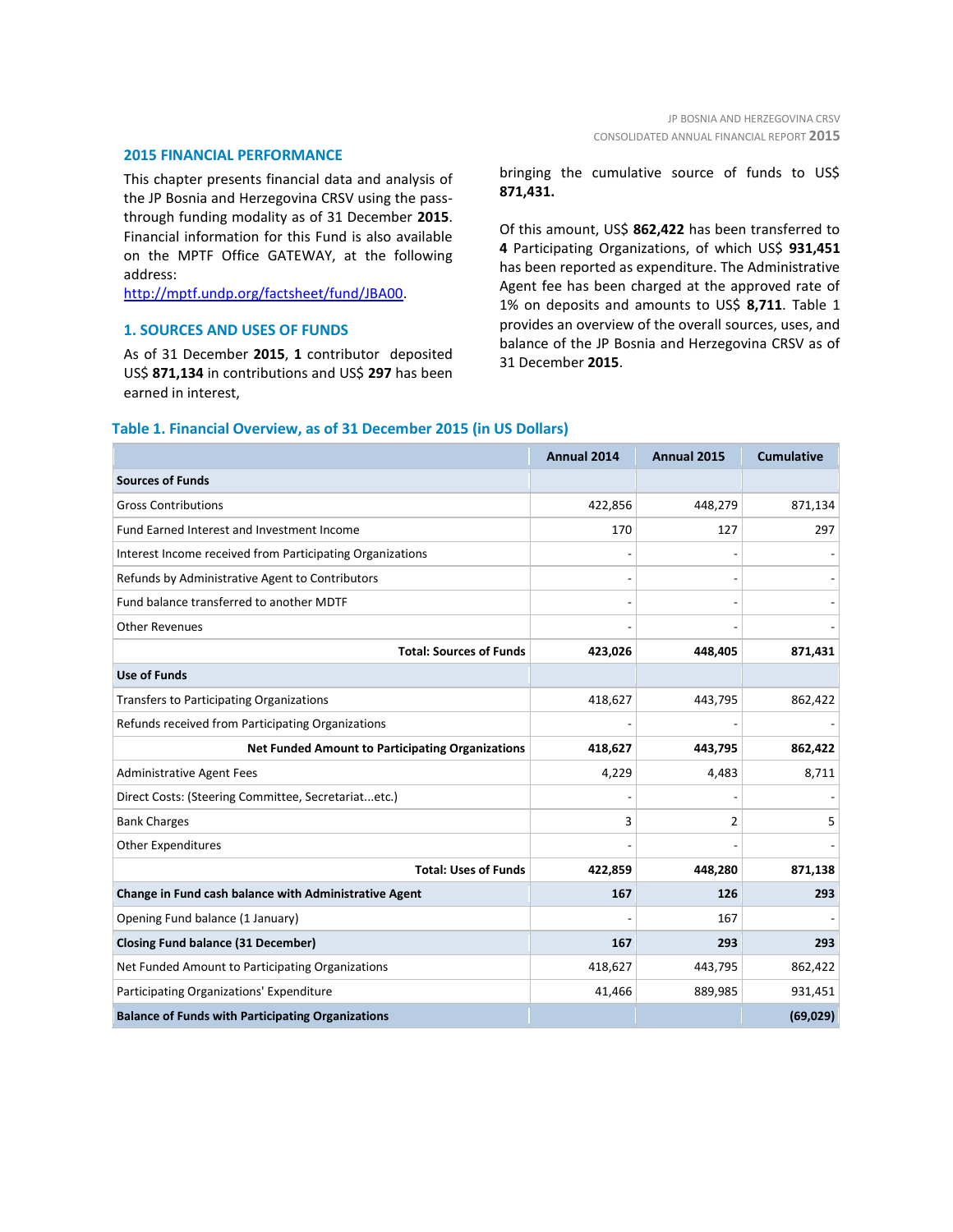# **2. PARTNER CONTRIBUTIONS**

Table 2 provides information on cumulative contributions received from all contributors to this Fund as of 31 December **2015**.

# **Table 2. Contributors' Deposits, as of 31 December 2015 (in US Dollars)**

| <b>Contributors</b>           | <b>Prior Years</b><br>as of 31-Dec-2014 | <b>Current Year</b><br>Jan-Dec-2015 | <b>Total</b> |
|-------------------------------|-----------------------------------------|-------------------------------------|--------------|
| UNITED KINGDOM, Government of | 422,856                                 | 448.279                             | 871,134      |
| <b>Grand Total</b>            | 422.856                                 | 448.279                             | 871,134      |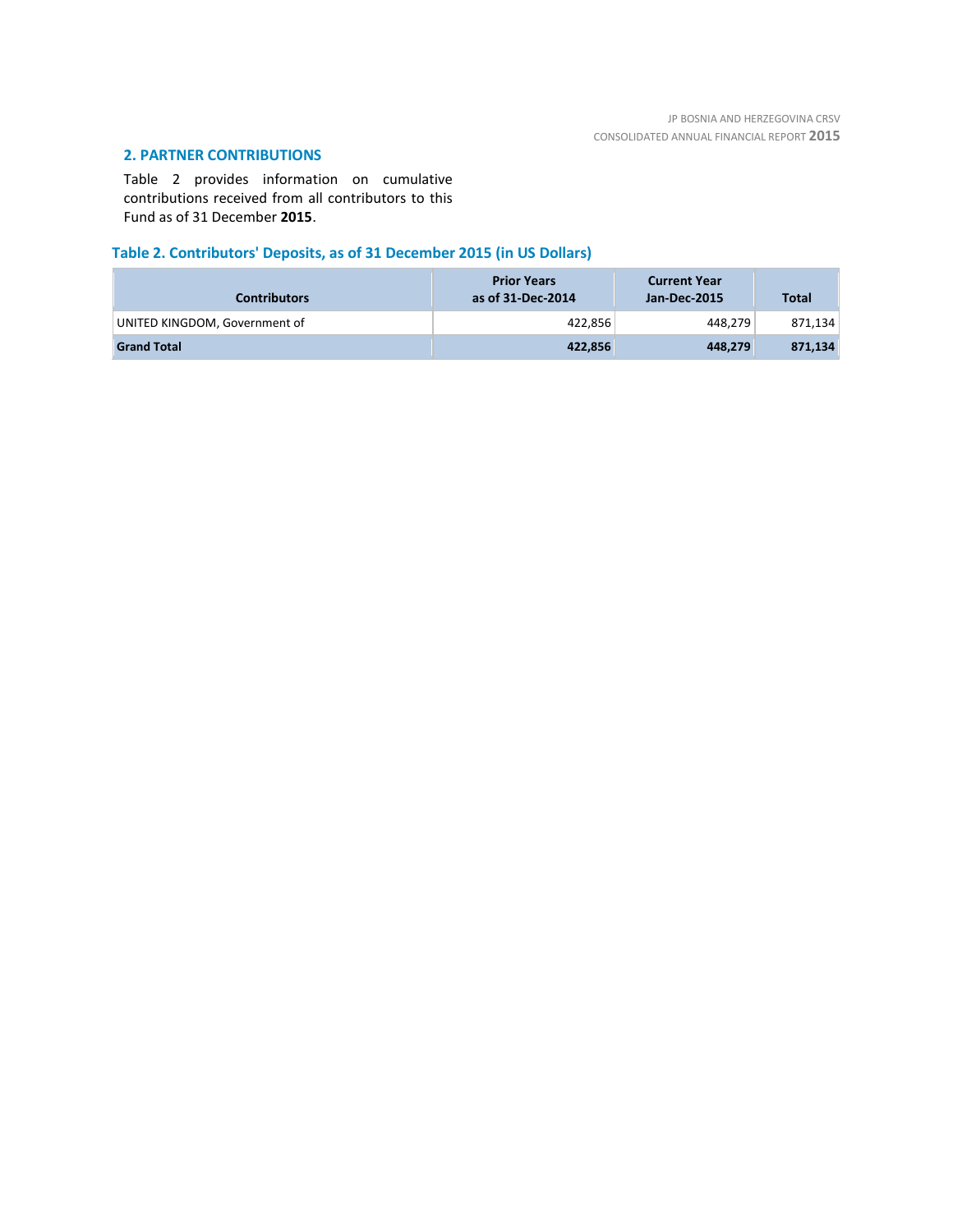#### **3. INTEREST EARNED**

Interest income is earned in two ways: 1) on the balance of funds held by the Administrative Agent ('Fund earned interest'), and 2) on the balance of funds held by the Participating Organizations ('Agency earned interest') where their Financial Regulations and Rules allow return of interest

to the AA. As of 31 December **2015**, Fund earned interest amounts to US\$ **297** and interest received from Participating Organizations amounts to US\$ **-**, bringing the cumulative interest received to US\$ **297**. Details are provided in the table below.

### **Table 3. Sources of Interest and Investment Income, as of 31 December 2015 (in US Dollars)**

| <b>Interest Earned</b>                     | <b>Prior Years</b><br>as of 31-Dec-2014 | <b>Current Year</b><br>Jan-Dec-2015 | <b>Total</b> |
|--------------------------------------------|-----------------------------------------|-------------------------------------|--------------|
| <b>Administrative Agent</b>                |                                         |                                     |              |
| Fund Earned Interest and Investment Income | 170                                     | 127                                 | 297          |
| <b>Total: Fund Earned Interest</b>         | 170                                     | 127                                 | 297          |
| <b>Participating Organization</b>          |                                         |                                     |              |
| Total: Agency earned interest              |                                         |                                     |              |
| <b>Grand Total</b>                         | 170                                     | 127                                 | 297          |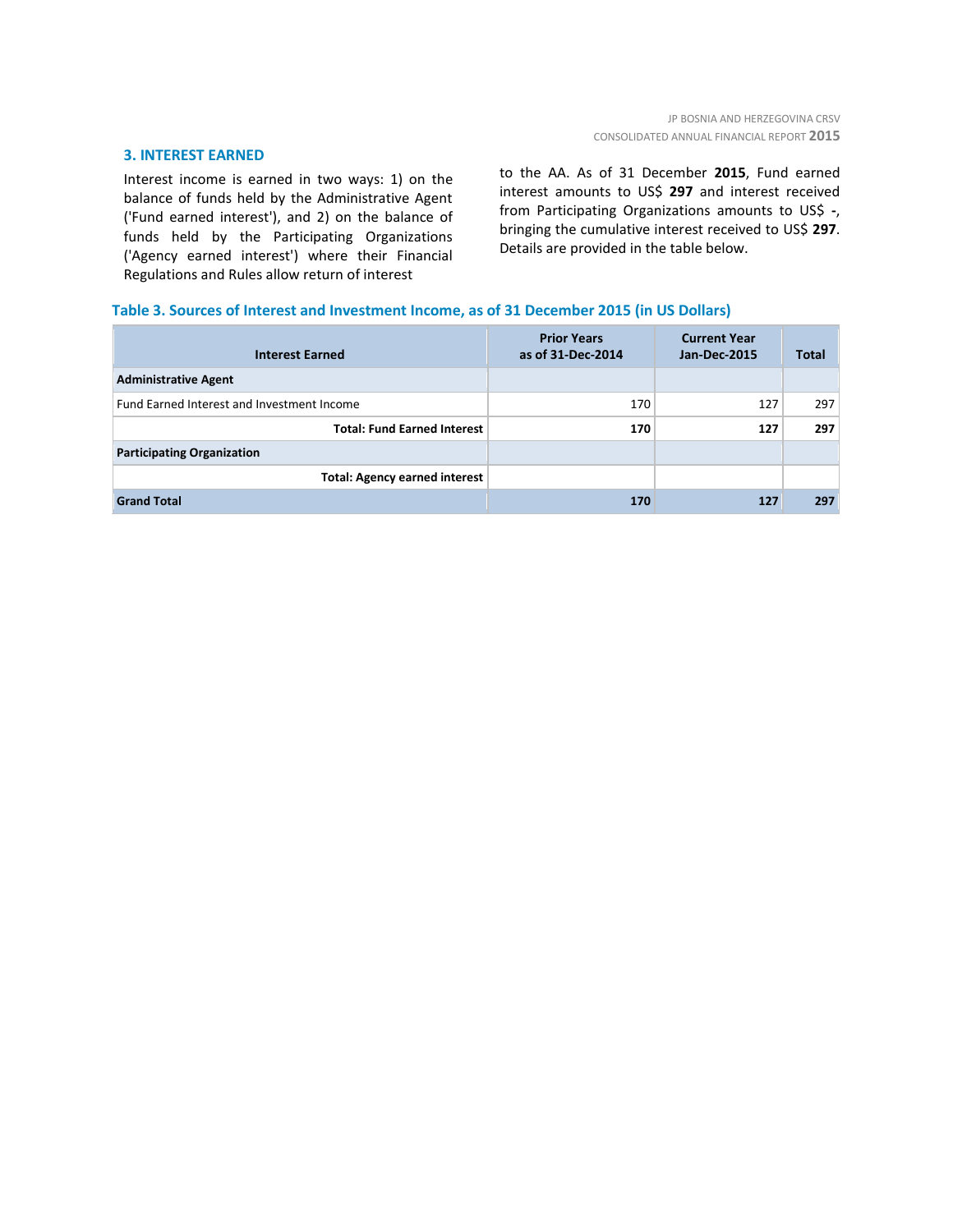#### **4. TRANSFER OF FUNDS**

Allocations to Participating Organizations are approved by the Steering Committee and disbursed by the Administrative Agent. As of 31 December **2015**, the AA has transferred US\$ **862,422** to **4** Participating Organizations (see list below).

Table 4 provides additional information on the refunds received by the MPTF Office, and the net funded amount for each of the Participating Organizations.

# **Table 4. Transfer, Refund, and Net Funded Amount by Participating Organization, as of 31 December 2015 (in US Dollars)**

| Participating<br><b>Organization</b> | Prior Years as of 31-Dec-2014 |                |                   | <b>Current Year Jan-Dec-2015</b> |                |                   | Total            |                |                   |
|--------------------------------------|-------------------------------|----------------|-------------------|----------------------------------|----------------|-------------------|------------------|----------------|-------------------|
|                                      | <b>Transfers</b>              | <b>Refunds</b> | <b>Net Funded</b> | <b>Transfers</b>                 | <b>Refunds</b> | <b>Net Funded</b> | <b>Transfers</b> | <b>Refunds</b> | <b>Net Funded</b> |
| <b>IOM</b>                           | 54,482                        |                | 54,482            | 105,588                          |                | 105,588           | 160.070          |                | 160,070           |
| <b>UNDP</b>                          | 48,139                        |                | 48.139            | 58,342                           |                | 58,342            | 106.481          |                | 106,481           |
| <b>UNFPA</b>                         | 197,468                       |                | 197,468           | 166,266                          |                | 166,266           | 363,734          |                | 363,734           |
| <b>UNWOMEN</b>                       | 118,538                       |                | 118,538           | 113.599                          |                | 113.599           | 232.137          |                | 232,137           |
| <b>Grand Total</b>                   | 418,627                       |                | 418,627           | 443,795                          |                | 443,795           | 862,422          |                | 862,422           |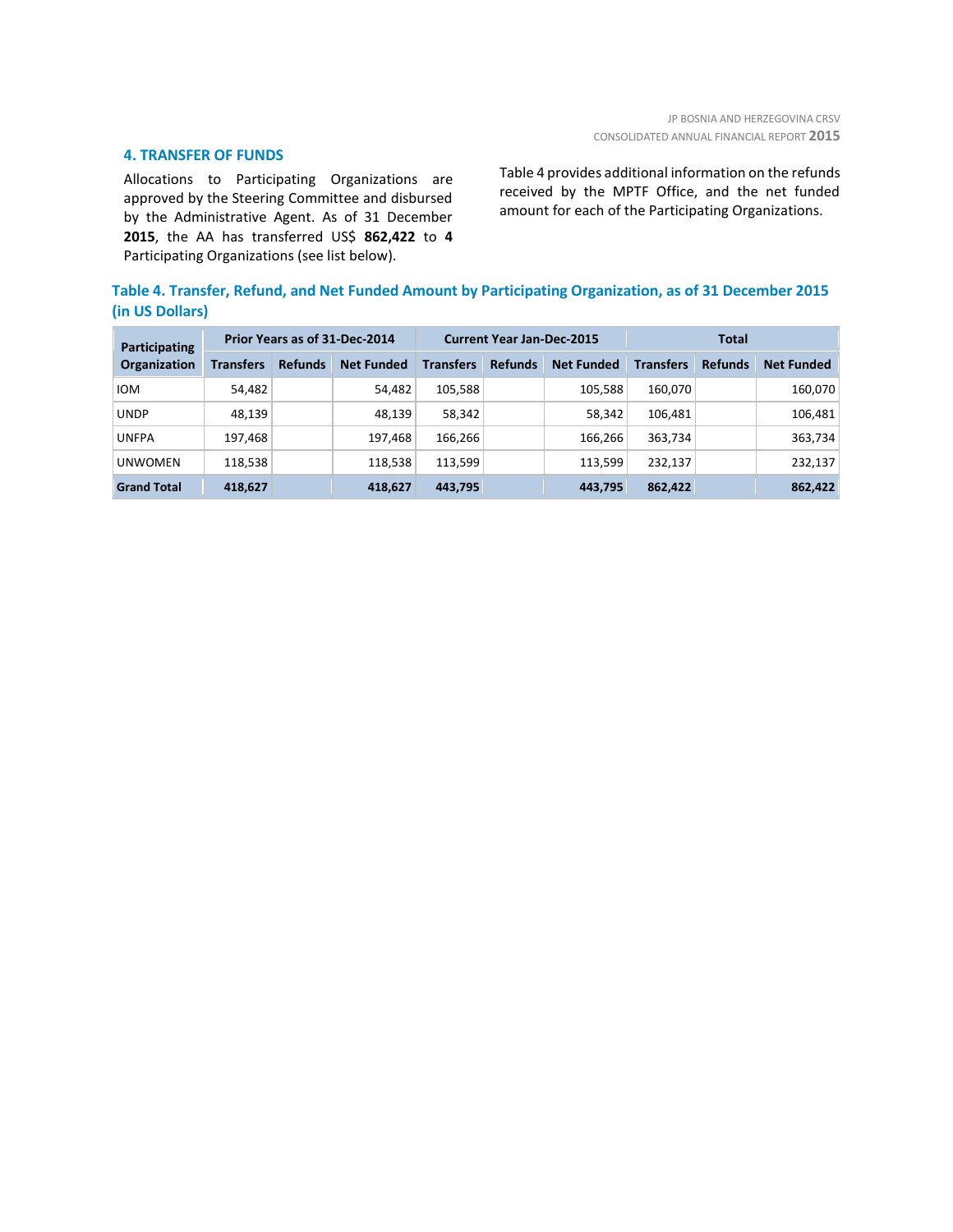# JP BOSNIA AND HERZEGOVINA CRSV

CONSOLIDATED ANNUAL FINANCIAL REPORT **2015**

# **5. EXPENDITURE AND FINANCIAL DELIVERY RATES**

All final expenditures reported for the year **2015** were submitted by the Headquarters of the Participating Organizations. These were consolidated by the MPTF Office.

 $\overline{a}$ 

# **5.1 EXPENDITURE REPORTED BY PARTICIPATING ORGANIZATION**

As shown in table below, the cumulative net funded amount is US\$ **862,422** and cumulative expenditures reported by the Participating Organizations amount to US\$ **931,451**. This equates to an overall Fund expenditure delivery rate of **108** percent.

# **Table 5. Net Funded Amount, Reported Expenditure, and Financial Delivery by Participating Organization, as of 31 December 2015 (in US Dollars)**

|                                      |                    |                                    | <b>Expenditure</b>                      |                                            |                        |                           |
|--------------------------------------|--------------------|------------------------------------|-----------------------------------------|--------------------------------------------|------------------------|---------------------------|
| Participating<br><b>Organization</b> | Approved<br>Amount | <b>Net Funded</b><br><b>Amount</b> | <b>Prior Years</b><br>as of 31-Dec-2014 | <b>Current Year</b><br><b>Jan-Dec-2015</b> | <b>Cumulative</b>      | <b>Delivery Rate</b><br>% |
| <b>IOM</b>                           | 160,070            | 160,070                            | 4,278                                   | 145,441                                    | 149.719                | 93.53                     |
| <b>UNDP</b>                          | 106,481            | 106,481                            |                                         | 187,624                                    | $187,624$ <sup>1</sup> | 176.20                    |
| <b>UNFPA</b>                         | 363,734            | 363,734                            | 24,230                                  | 339,505                                    | 363,734                | 100.00                    |
| <b>UNWOMEN</b>                       | 232,137            | 232,137                            | 12,959                                  | 217,416                                    | 230,375                | 99.24                     |
| <b>Grand Total</b>                   | 862,422            | 862,422                            | 41,466                                  | 889,985                                    | 931,451                | 108.00                    |

<sup>&</sup>lt;sup>1</sup> The amount of USD 187,624 includes UN Action funds - MPTF contract 00096500 in the amount of USD 86,148.61. 2015 UNDP expenditure limited to funds received from the UK Government (contract 00091998) is USD 101,475.05.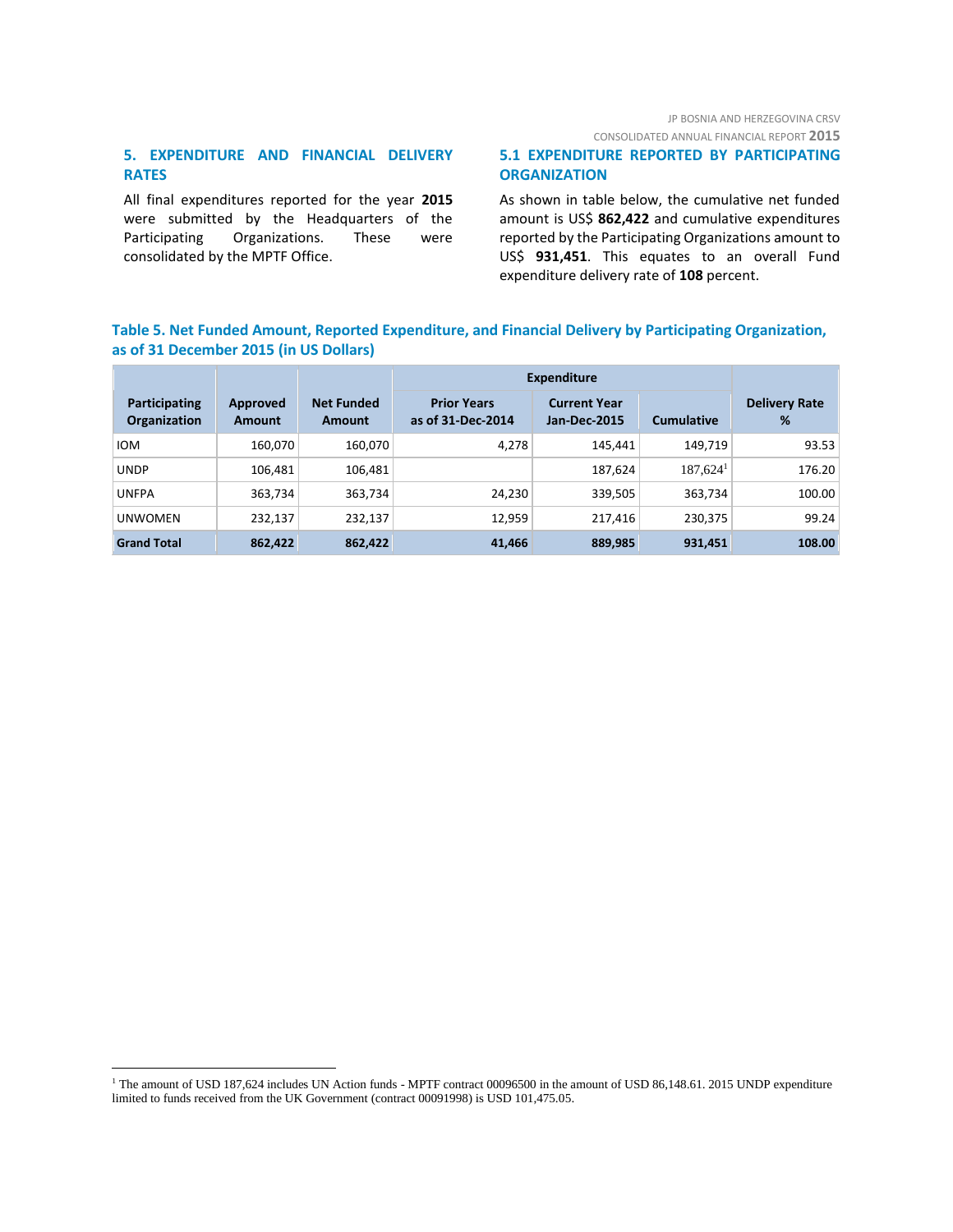#### **5.4 EXPENDITURE REPORTED BY CATEGORY**

Project expenditures are incurred and monitored by each Participating Organization and are reported as per the agreed categories for inter-agency harmonized reporting. In 2006 the UN Development Group (UNDG) established six categories against which UN entities must report inter-agency project expenditures. Effective 1 January 2012, the UN Chief Executive Board (CEB) modified these categories as a result of IPSAS adoption to comprise eight categories. All expenditure incurred prior to 1 January 2012 have been reported in the old categories; post 1 January 2012 all expenditure are reported in the new eight categories. The old and new categories are noted to the right.

Table 6 reflects expenditure reported in the UNDG expense categories. Where the Fund has been operational pre and post 1 January 2012, the expenditures are reported using both categories. Where a Fund became operational post 1 January 2012, only the new categories are used.

#### **2012 CEB Expense Categories**

- 1. Staff and personnel costs
- 2. Supplies, commodities and materials
- 3. Equipment, vehicles, furniture and depreciation
- 4. Contractual services
- 5. Travel
- 6. Transfers and grants
- 7. General operating expenses
- 8. Indirect costs

\_\_\_\_\_\_\_\_\_\_\_\_\_\_\_\_\_\_\_\_\_\_

 $\overline{a}$ 

#### **2006 UNDG Expense Categories**

- 1. Supplies, commodities, equipment & transport
- 2. Personnel
- 3. Training counterparts
- 4. Contracts
- 5. Other direct costs
- 6. Indirect costs

#### **Table 6. Expenditure by UNDG Budget Category, as of 31 December 2015 (in US Dollars)**

|                                                       | <b>Expenditure</b>                      |                                            |         |                                                     |
|-------------------------------------------------------|-----------------------------------------|--------------------------------------------|---------|-----------------------------------------------------|
| Category                                              | <b>Prior Years</b><br>as of 31-Dec-2014 | <b>Current Year</b><br><b>Jan-Dec-2015</b> | Total   | <b>Percentage of Total</b><br><b>Programme Cost</b> |
| Supplies, Commodities, Equipment and Transport (Old)  |                                         |                                            |         |                                                     |
| Personnel (Old)                                       |                                         |                                            |         |                                                     |
| Training of Counterparts(Old)                         |                                         |                                            |         |                                                     |
| Contracts (Old)                                       |                                         |                                            |         |                                                     |
| Other direct costs (Old)                              |                                         |                                            |         |                                                     |
| Staff & Personnel Cost (New)                          | 1,349                                   | 47,877                                     | 49,226  | 5.71                                                |
| Supplies, Commodities and Materials (New)             |                                         | 16,636                                     | 16,636  | 1.93                                                |
| Equipment, Vehicles, Furniture and Depreciation (New) |                                         | 17,192                                     | 17,192  | 1.99                                                |
| Contractual Services (New)                            | 30,661                                  | 488,691                                    | 519,352 | 60.23                                               |
| Travel (New)                                          | 688                                     | 62,789                                     | 63,477  | 7.36                                                |
| Transfers and Grants (New)                            |                                         | 48,776                                     | 48,776  | 5.66                                                |
| <b>General Operating (New)</b>                        | (924)                                   | 148,506                                    | 147,581 | 17.12                                               |
| <b>Programme Costs Total</b>                          | 31,773                                  | 830,467                                    | 862,240 | 100.00                                              |
| <sup>1</sup> Indirect Support Costs Total             | 9,693                                   | 59,518                                     | 69,212  | 8.03                                                |
| <b>Total</b>                                          | 41,466                                  | 889,985 <sup>2</sup>                       | 931,451 |                                                     |

**1 Indirect Support Costs** charged by Participating Organization, based on their financial regulations, can be deducted upfront or at a later stage during implementation. The percentage may therefore appear to exceed the 7% agreed-upon for on-going projects. Once projects are financially closed, this number is not to exceed 7%.

<sup>2</sup> The amount of USD 889,985 includes UNDP expenditures related to UN Action funds - MPTF contract 00096500 in the amount of USD 86,148.61. 2015 programme expenditure limited to funds received from the UK Government is USD 803,836. Consequently, the total expenditure is USD 845,302.